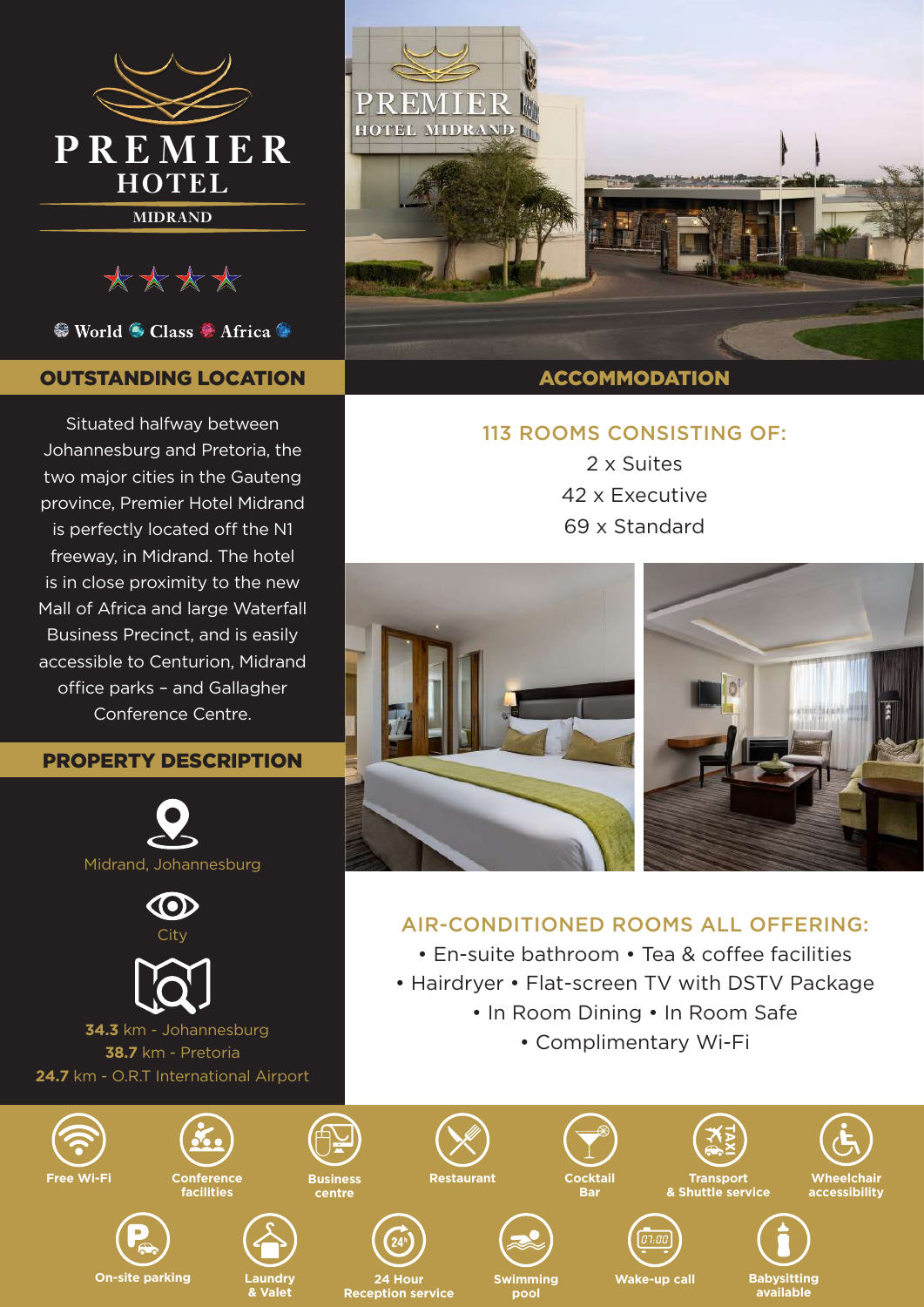

## LEISURE FACILITIES AND ATTRACTIONS

Mall of Africa, located in Waterfall City, with over 300 shops selling international and local brands you'll be spoilt for choice. Kyalami Country Club, easy access to sporting stadiums such as Supersport Park in Centurion, Midrand restaurants and arts and crafts centres.

## CONFERENCE AND SPECIAL EVENT EXPERIENCES

With its luxurious and pristine interiors, Premier Hotel Midrand offers 113 rooms including standard, executive and suites, as well as a new conference centre providing 4 state-of-the art conference facilities that can seat anything from 40 to 280 delegates, making it the perfect conference solution for small and big businesses alike. The facilities available to guests include a business centre, on-site parking, WiFi, transport and shuttle service, pool terrace to enjoy cocktails – and a friendly restaurant serving generous portions to delegates. The popular Premier Hotel Midrand provides impeccable facilities to host a variety of events. The fully equipped conference venues have all the latest equipment to ensure a versatile experience that facilitates every possible event requirement.